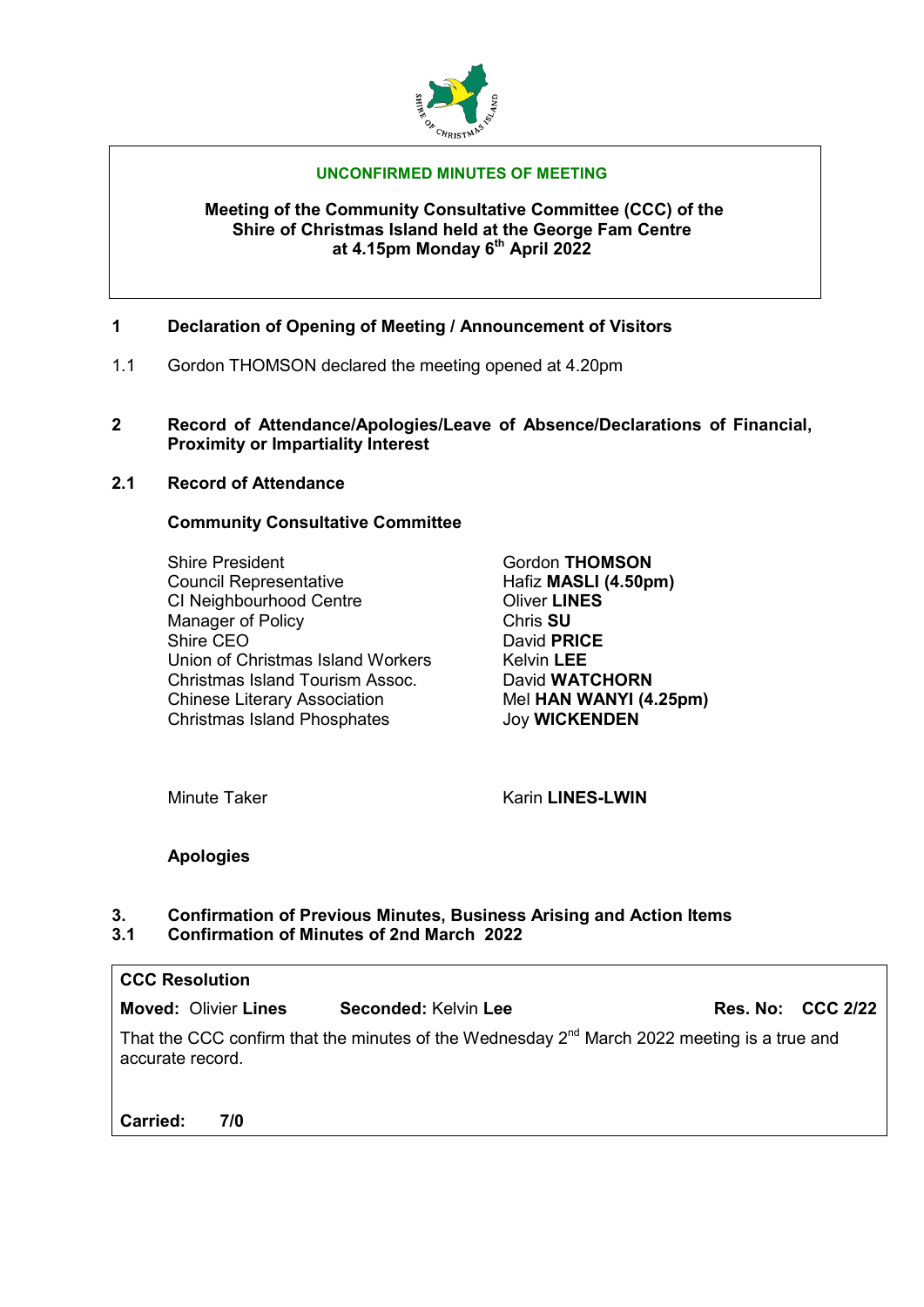# **3.2 Action Items**

|    | <b>Action Item</b>                                                                                                                                                                          | <b>CCC</b><br><b>Meeting</b>  | <b>Action</b><br><b>Officer</b> | <b>Status</b>                                            |
|----|---------------------------------------------------------------------------------------------------------------------------------------------------------------------------------------------|-------------------------------|---------------------------------|----------------------------------------------------------|
|    |                                                                                                                                                                                             |                               |                                 |                                                          |
| 1. | <b>DIRDC Community Engagement</b><br>Protocol-DIRDC still has not<br>responded to August<br>15th 2019 request by CCC Secretariat<br>for copy of DIRC's Community<br>Engagement<br>Protocol. | August<br>2019                | Chris Su                        | Still awaiting from<br>DITCRD correspondence<br>on pause |
| 2. | Awaiting response from NDIS<br>Minister Linda Reynolds on CCC<br>letter of 12 April 2021 on whether or<br>not the NDIS will continue to apply<br>on CI in the future                        | April 7 <sup>th</sup><br>2021 | Shire<br><b>CEO</b>             | Still awaiting from NDIS<br>Minister                     |
| 3. | Chris Su to follow up with IOTHS if<br>the new W.A PATS increment from<br>\$60-\$100 daily will apply for the IOTs<br>Gordon Thomson informed that<br>IOTHS is a separate Policy to W.A     | November<br>15 2021           | Chris Su                        | Chris Su yet to receive<br>an update                     |

### **4. Agenda Business**

### **4.1 Christmas Island Residential Aged Care Program Update**

- The March CCC meeting had an update from the Aged Care project team, advised that the Residential Aged Care plan had been forwarded to the Department as a Policy Proposal to seek capital funds for construction.
- Chris Su informed CCC that upon his review of the Federal Budget 22/23 he saw that \$15million had been assigned to the IOTs for 'capital works.' He enquired with the Aged Care project team to see if this was for the CI Residential Aged Care Facility. It was not.
- Email of 31/03/2022 from the project team confirms that Policy Proposal did not make it into the 2022-2023 Budget for funding. Project team hopeful this may be in the Mid-Year Review of the Budget.

Mel HAN Wan Yi arrives 4.25pm

.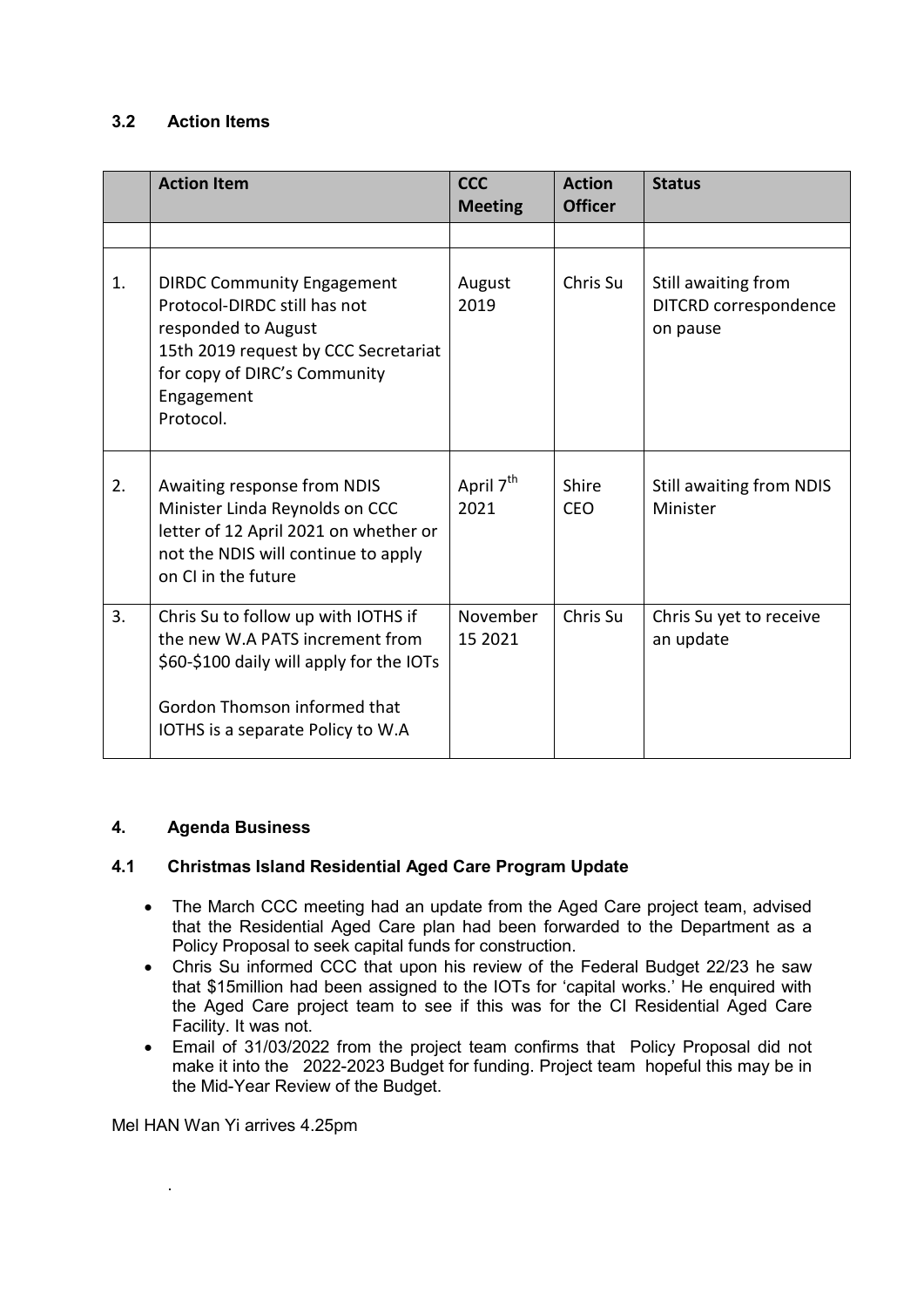### **4.2 Fisheries Ordinance 2022**

The Minister tabled the *Christmas Island Fisheries Management Ordinance 2022* in Parliament on 28<sup>th</sup> March 2022. Once it has sat for 14 sitting days of Parliament, it will become the law in force on Christmas Island pertaining to Fisheries.

### **4.3 Marine Park Proclamation**

The Minister for the Environment Sussan LEY proclaimed the Christmas Island Marine Park on Sunday 27<sup>th</sup> March 2022.

The zoning of the Marine Park is as per the CCC members' collective submissions in 2021.

The \$2.2m *IOT Marine Park Grant Program* opened and organisations have until June to make an application under this program to help interpret the marine park area.

See Appendix "IOT Marine Park Grant Program"

Group discusses possible projects for funding

- boat ramp upgrade
- threats of Marine debris and waste disposal, burning affects wildlife at Greta and Winifred
- possibilities for use of Marine Park Grant for whole closure of applications for Grant 2<sup>nd</sup> June 2022

Hafiz MASLI arrives 4.50pm

### **4.4 WA Museums Proposed CI Oral History Project**

WA Museums advised cannot submit the proposed Work Plan this meeting, as WA Museums officer Polly Smith had planned. The Work Plan may be ready by the May CCC meeting.

Chris SU put forward for consideration the escalation of the proposed Oral History project escalated from a community project to a museum-level project. CCC discussed merits of having experienced oral historian interview persons on Island, in Perth and elsewhere as needed.

## **CCC Resolution**

**Moved:** Olivier **Lines Seconded:** Kelvin **Lee Res. No CCC 3/22**

That the CCC supports the use for a professional oral historian for a Christmas Island Oral History project, and that interested locals are assigned to observe and work with the professional oral historian who will lead the interviews.

**Carried: 9/0**